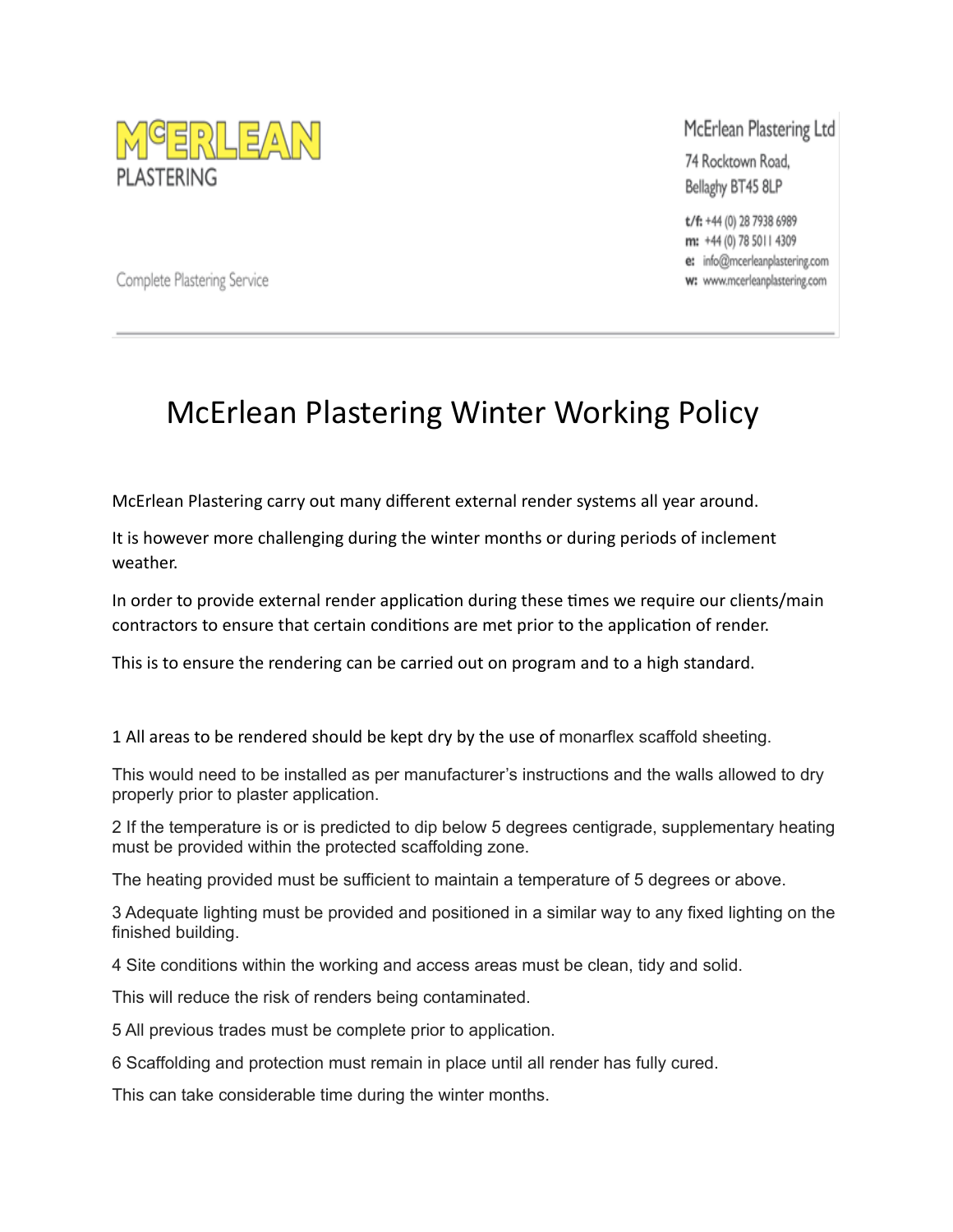All of the above measures are designed to allow plastering to continue during the winter months and during periods of inclement weather.

If the necessary measures are not carried out McErlean Plastering reserve the right to refuse to carry out any external rendering.

Also please note that McErlean Plastering will not be liable for any bond failure/discoloration, cracking, crazing or any other defect caused either partially or wholly by the weather if the conditions laid out in this winter working policy are not adhered to.

Example of monarflex scaffold sheeting installed.